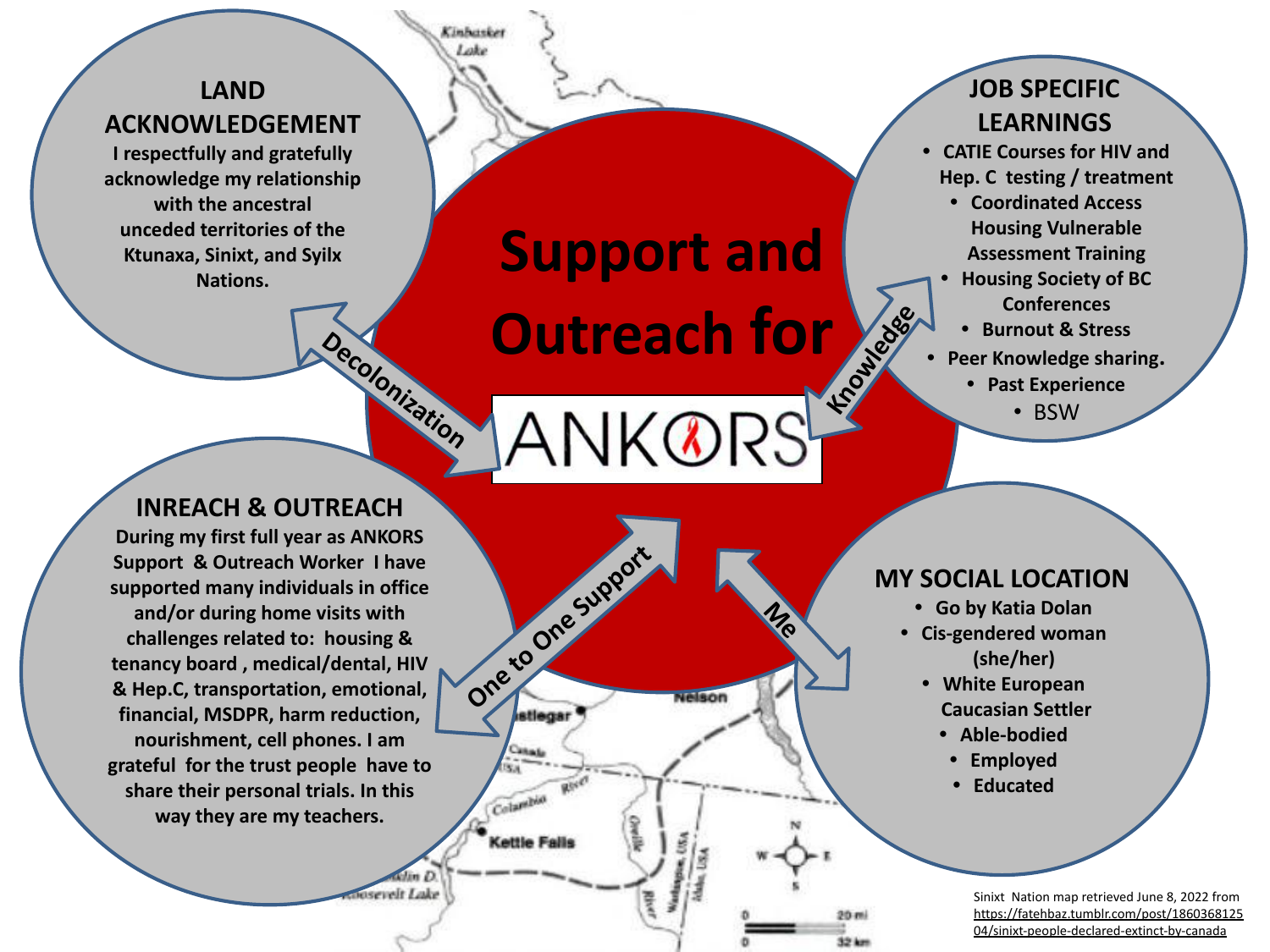**CASTLEGAR COMMUNITY ACTION TEAMS**  Overdose Prevention Day **(CATs are off shoots of the provincial Community A <sup>I</sup>organized an Education Table and attended**  Edmontor **Providing HR Supplies and Trainings** Initiative). I have participated in many of the money **with Chloe Sage (IHA HR coordinator) and a Zoom CAT meetings including Nelson (NFTF), Castlegar Peer on Overdose Prevention Day 2021, at the Prevention Day 31st August.**<br>
Prevention Day 31st August.<br> **Prevention Day 31st August.**<br> **Prevention Day 31st August. (CFOWG), Grandforks (GF CAT) and Trail (Trail CAT). This has been a wonderful way for me to connect, learn and**  C/G Wayout Homeless Shelter on OD<br>Prevention Day 2021, a<br>Prevention Day 31<sup>st</sup> August OD **Prevention Day 31st August. collaborate with other agencies around provision of Lake Louise** Banff Calgary **justice to people affected by the pandemically driven toxic drug supply. While comprising both front line and**  um **Reducing Strategy**  $ere$ Verno Kelowna<sup>(</sup> **systemic harm reduction practices such a coordinated**  I would love to meet you... **approach is inspiring, supportive and practical**. I would love to meet y<br>Katia Dolan – ANK©RS Support and Outreach thbridg **EDUCATION**  when: March 7, 2022, 10-noon When: March 7, 2022, 10-noon<br>Where: Castlegar Community Harvest  $S<sub>cart</sub>$ **TABLES/BOOTHS** Foodbank ANA offer... **An excellent**  I offer...<br>Harm Reduction supplies. | offer...<br>Harm Reduction supplies.<br>| Meeting you where you are at with culturally sensitivity.<br>| Meeting you where <sub>you naperwork</sub> for: **COMMUNITY Advocacy opportunity to reduce stigma**  DRS programs, methadone of all<br>lorted Recovery, for Hep C testing and CASTLEGAR **around drug use FARMERS' MARKET and HR COMMUNITY** Radiu **As part of the CAT in Castlegar and Nelson I joined**  nvermere **a small group that includes peers, to facilitate a HARVEST FOODBANK** imberley. **Building Connection regular Education Table focused on harm**  anbrook **reduction (HR). We provide: HR supplies, I attend monthly to represent ANKORS with information, fentanyl test strip and naloxone information about HIV, & Hep C, HR supplies, training, information on HIV & Hep C, promote fentanyl test trip training, drug sample drug testing and offer transportion of drug transportation for testing at ANKORS Nelson samples for testing at ANKORS Nelson site. Raises the profile of HR and reduces stigma. This is an another opportunity to meet local**<br>**Providers, become a familiar**<br>**Providers, become a familiar**<br>or information as needed. **services users and providers, become a familiar, consistent and approachable face to lend support**<br>
or information as needed.

Ktunaxa Nation map retrieved Jun 8, 2022 from <https://www.aqam.net/about/location>